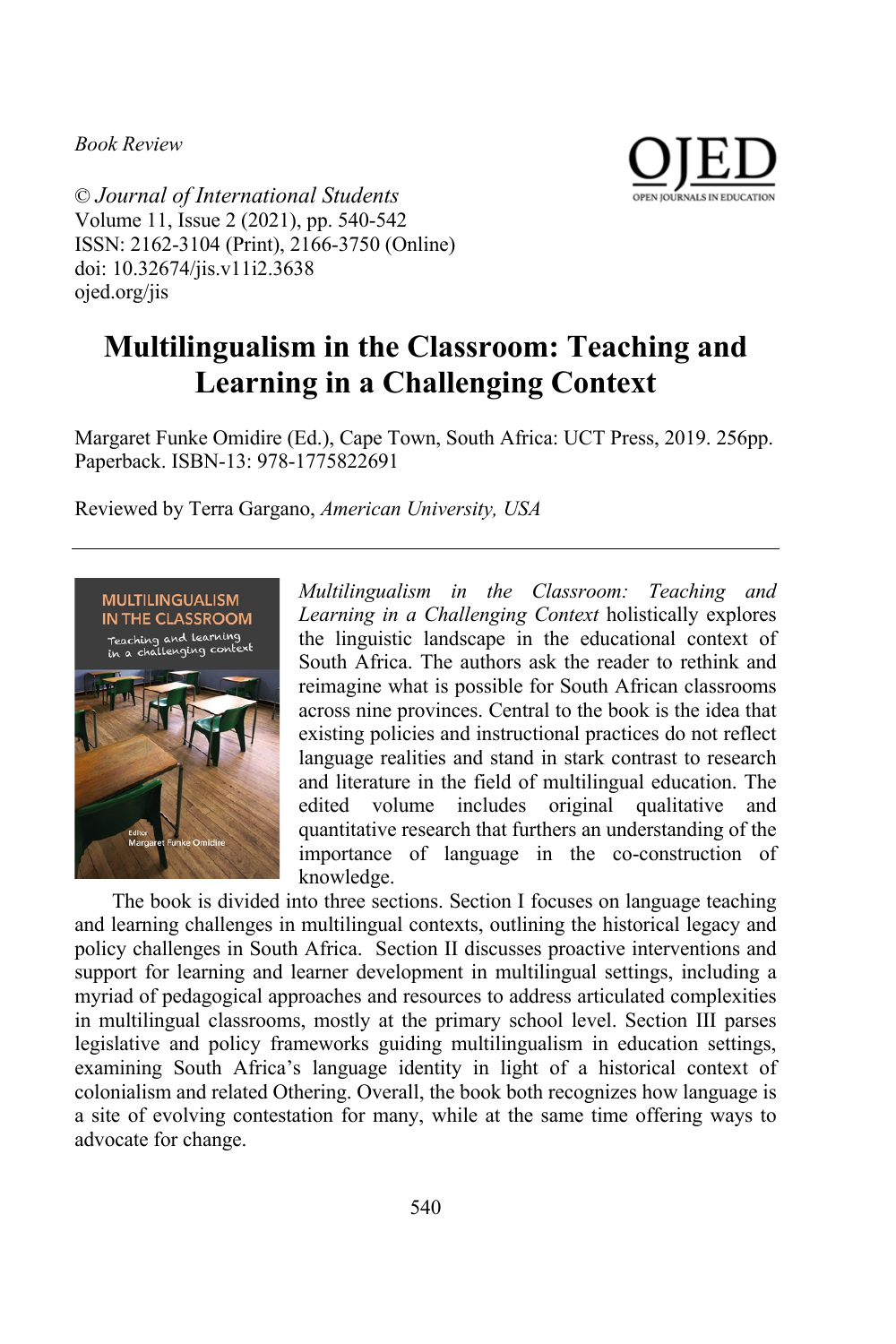The contributors are professionally affiliated with or were educated at the University of Pretoria in South Africa. All but two of the authors, who hold appointments at Pennsylvania State University, are from African-based educational organizations, the University of Namibia or the University of Zambia, grounding the book in the lived realities of South Africans. The book includes a list of acronyms to help readers not familiar with the educational context on the African continent and a map to navigate the linguistic landscape of Africa.

The book grounds a contextualized analysis through a lens of colonialism and critiques national educational policies that do not acknowledge the lived realities of many students. There are 11 official languages in South Africa, which creates linguistically diverse classrooms. Yet, while English is widely used in education, under 10% of the South African population use English at home. Further compounding the diversity is the grouping of internationally mobile workers and immigrants who speak a language other than the one used for instruction.

Policies shape practice. The research and writing throughout *Multilingualism in the Classroom* delves into issues around the historical confluence of language, colonialism, and power relations to determine how policies shape practice. Situated in debates around the value of multilingualism and monolingual bias in classrooms, the authors advocate for challenging the deficit view of language variance in education and adopting a positive view—that the rich diversity of linguistic identities and language competencies construct an inclusive, creative, and collaborative space that recognizes expanded terrains of possibility through the social co-construction of knowledge, skills, and abilities.

*Multilingualism in the Classroom* overwhelmingly advocates for using multilingual skills as resources and explores the integration of translanguaging into a pedagogical framework aimed at inclusivity. However, the authors do not obscure the real obstacles that educators may face by affirming linguistic identities and adopting a multilingual perspective. Schools and educators face a variety of challenges, evidenced by the sheer number of languages spoken, literacy rates, the established role of English in South African society, a shortage of multilingual educators, students who are not proficient in either the home language or language of instruction, and limited resources in home languages. Yet, the contributors offer insights into ways of rethinking the role of language in education and in identity development, which in turn can reshape the possibilities and boundaries imposed on educators and students. The authors inherently recognize that students come from varying cultural, socioeconomic, and linguistic backgrounds that color an understanding of the world, and therefore, envision schooling as preparation for democratic citizenship, the development of realistic cultural empathy, and sustained open-mindedness for civic engagement.

Key topics tackled in this book include assessments, differential instruction, teacher education, school culture, parental support, and funding, all of which are related to linguistic diversity. It is important to acknowledge that the authors not only tackle multilingualism in the classroom, but also do so with a holistic approach to language learning, including chapters that address the range of language abilities of students, including students with dyslexia or special needs.